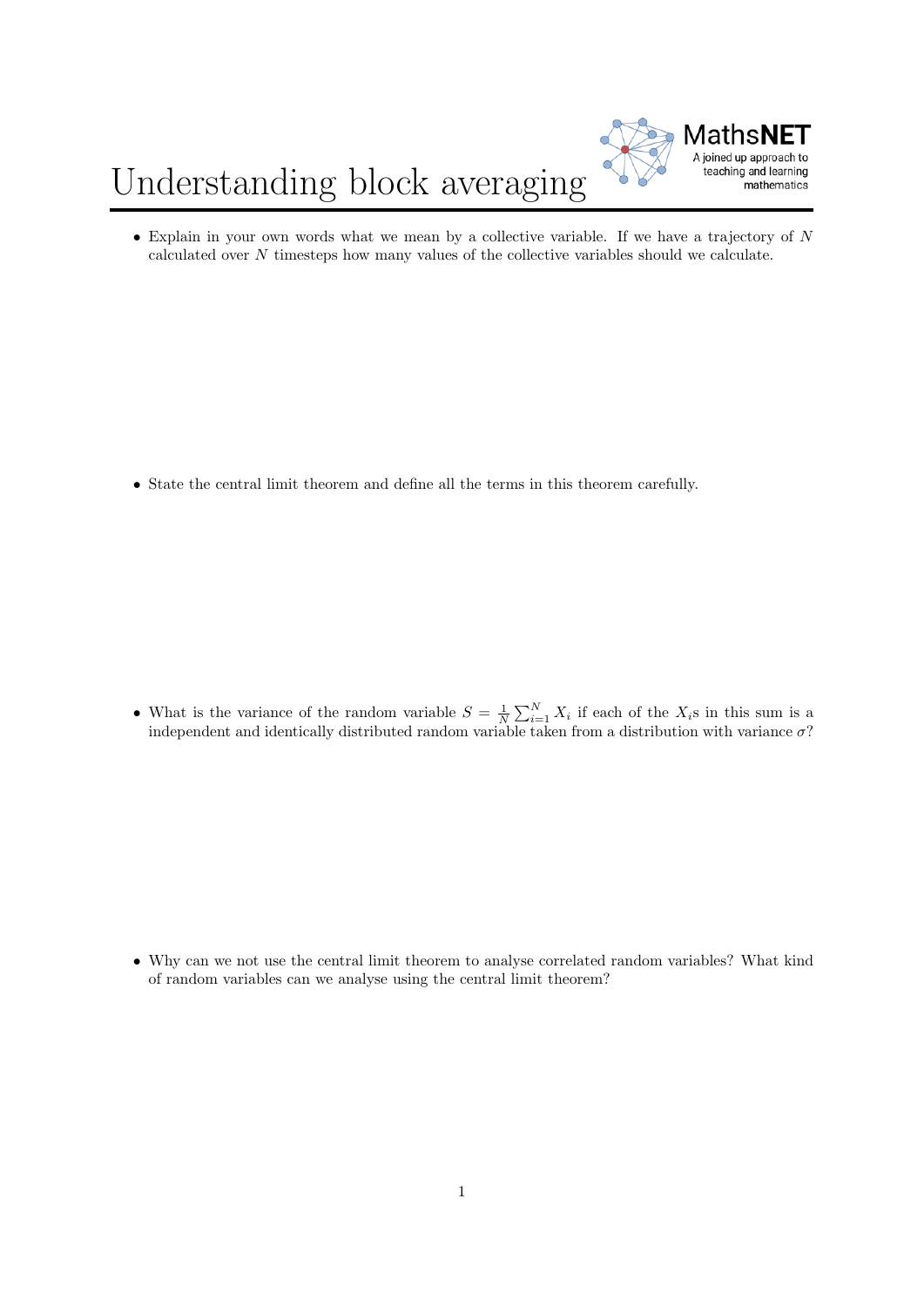

## Understanding block averaging

• Explain how the autocorrelation function is defined. Sketch what this function looks like if we have a time series of uncorrelated random variables and what this function looks like when there are correlations in our time series.

• Explain what when we state that a time series of random variables has the stationarity property. In your answer you should discuss how the value of the random variable "fluctuates around a mean" in these two types of data series.

• Explain what we mean by a block average and discuss why we calculate block averages by making reference to the autocorrelation function.

• Explain why the estimate that we get for the expectation by performing a block average is an estimate of the estimate for the distribution the stationary distribution that is being sampled during Monte Carlo simulation. How is the variance calculated during from the block averages and what does this variance represent (hint: it is not the variance of the stationary distribution from which we are sampling in the Monte Carlo simulation).